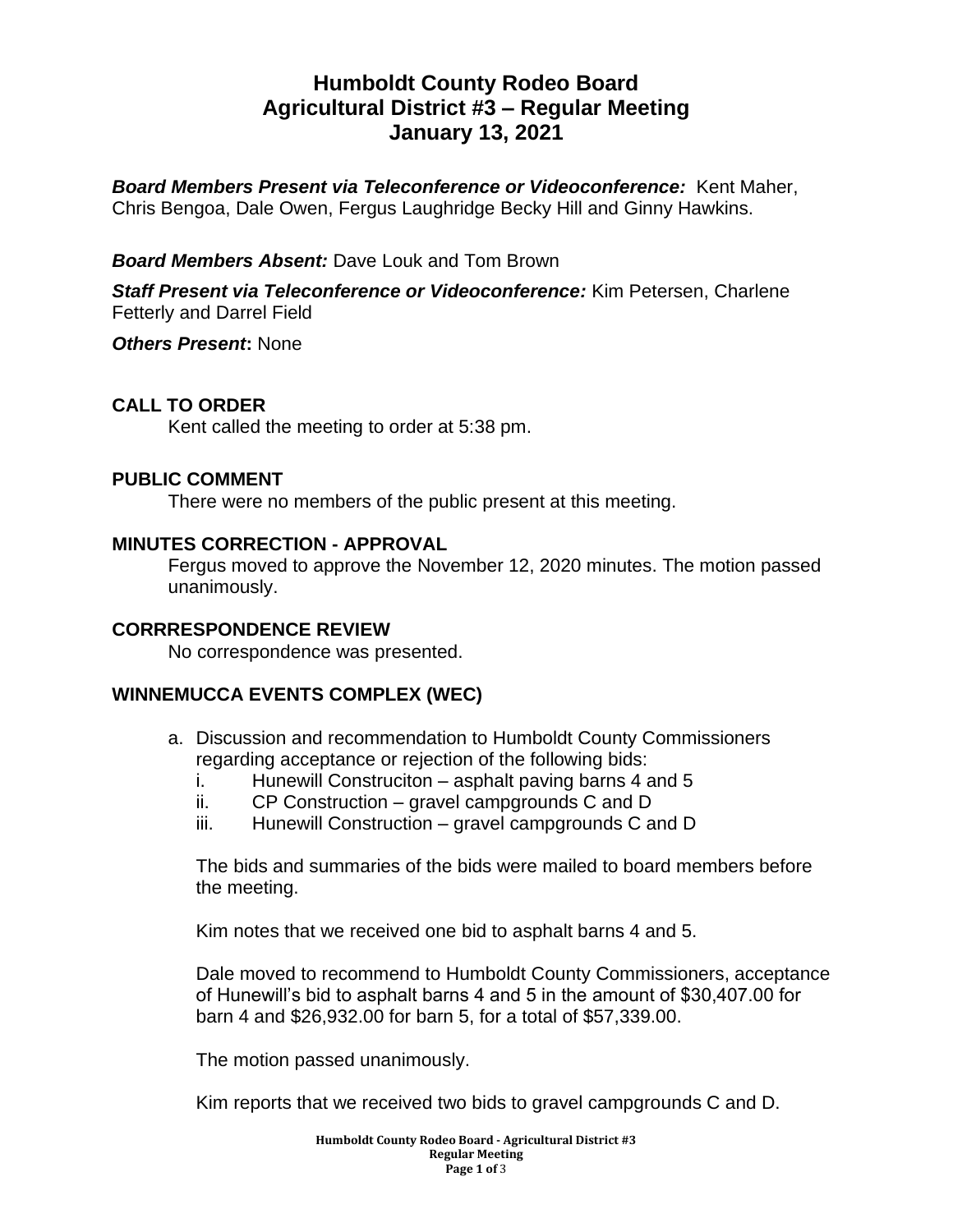The bidders were CP Construction Group in the amount of \$89,809.50 and Hunewill in the amount of \$86,172.00.

Ginny moved to recommend to Humboldt County Commissioners acceptance of the lowest, responsive bid of Hunewill Construction, consisting of \$39,732.00 to gravel campground C and \$46,440.00 to gravel campground D, for a total of \$86,172.00.

The motion passed unanimously.

# **EVENTS UPDATES, REPORTS AND SCHEDULING**

a. Ranch Hand Rodeo

Kim reports that staff and has recommended postponing the Ranch Hand Rodeo to May 5 – 9, 2021. He also notes that the WCVA board has withdrawn funding the event scheduled for March  $3 - 7$ .

Fergus chastised staff for not consulting the Ag District #3 board before making the recommendation.

Dale moved to reschedule the event as per staff recommendation to May  $5 - 9$ , 2021.

The motion passed unanimously.

i. Ranch Hand of the Year

Kim presented a list of previous Ranch Hand of the Year honoree's and asked the board for suggestions of persons to honor as the 2021 Ranch Hand of the Year.

Dale moved to honor Diane Vesco as the 2021 Ranch Hand of the year.

The motion passed unanimously.

# **VOUCHERS – EXPENDITURES APPROVAL**

Dale moved to approve the outstanding vouchers consisting of: \$1,443.80 for the Indoor Event Center through December 2, 2020 \$34,374.34 for Ag District #3 through December 2, 2020 \$1,156.13 for the Indoor Event Center through January 4, 2021 \$8,646.84 for Ag District #3 through January 4, 2021

The motion passed unanimously with Kent abstaining on items from Communication Creations because his spouse owns and operates the business.

Becky Hill logged off the meeting at this time.